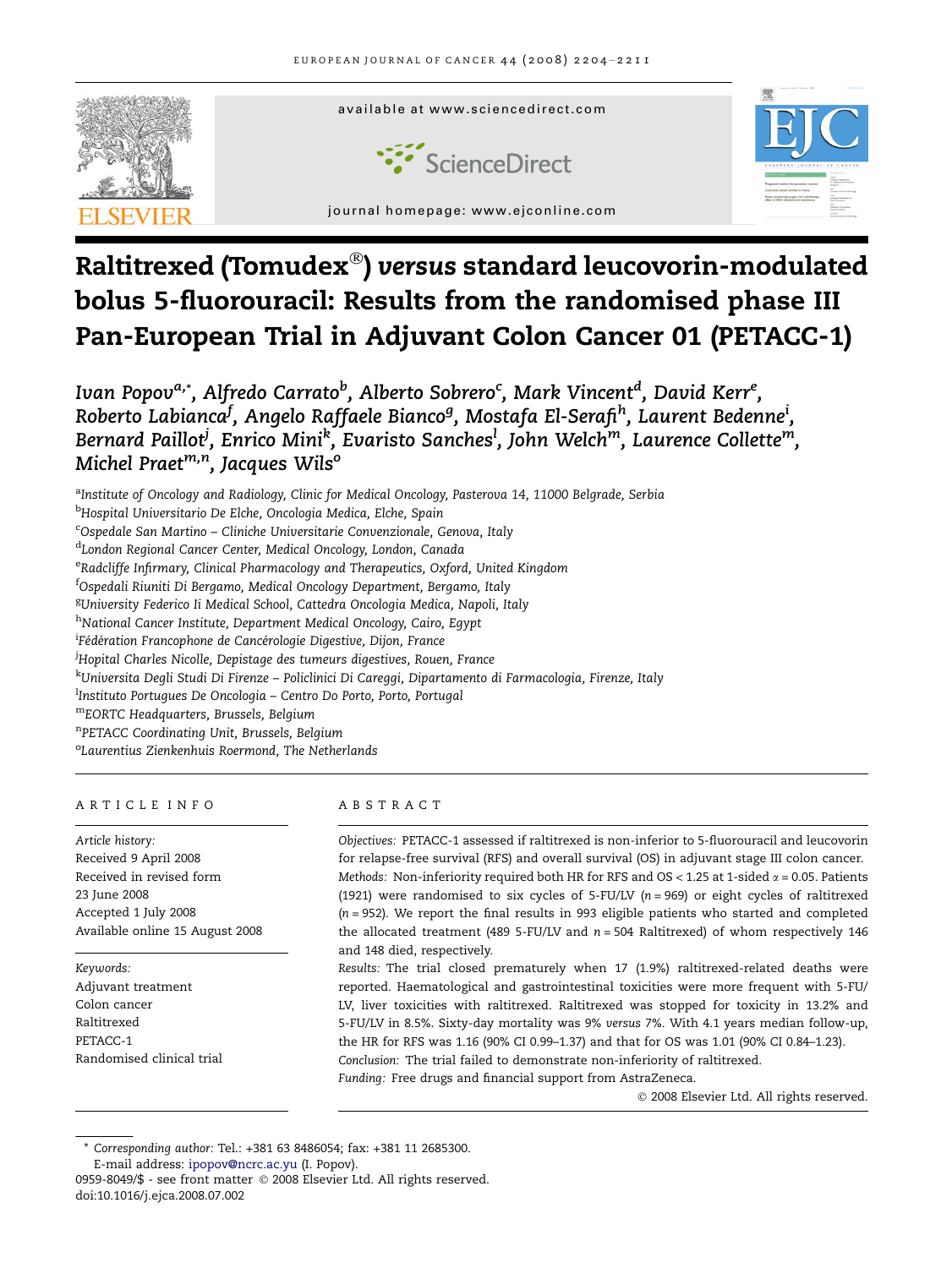## 1. Introduction

The demonstration that post-operative adjuvant treatment with 5-fluorouracil (5-FU) and levamisole reduced the mortality rate by 33% amongst patients with stage III colon cancer $1$ prompted several trials, which established six months of treatment with intravenous (iv) bolus 5-FU plus leucovorin (LV) as the standard adjuvant chemotherapy for stage III colon cancer.<sup>2-8</sup>

Raltitrexed (Tomudex $^\circledast$ ) is a direct and specific thymidylate synthase (TS) inhibitor.<sup>[9](#page-7-0)</sup> This quinazoline folate analogue enters cells rapidly via the reduced-folate carrier, and is then polyglutamated by folypolyglutamate synthase which increases intracellular retention and leads to prolonged TS inhibition, DNA fragmentation and cell death.<sup>10</sup> Raltitrexed has been extensively studied in four large clinical trials in patients with advanced colorectal cancer. Of the three comparative trials, two showed no statistical difference between iv raltitrexed and the combination of iv bolus 5-FU/LV for survival,  $11,12$ whilst one trial showed a statistically significant difference in favour of  $5$ -FU/LV.<sup>[13](#page-7-0)</sup> In this last study, however, raltitrexed was administered at a dose of 4 mg/m<sup>2</sup> which resulted in a greater toxicity in comparison to the other two studies in which a standard dose of  $3 \,\mathrm{mg/m^2}$  was used.

In comparative reviews of all three studies, single agent raltitrexed appeared as effective as the combination of iv bo-lus 5-FU/LV in terms of objective response rate.<sup>[14](#page-7-0)</sup> Raltitrexed had an acceptable overall safety profile including less severe neutropenia and mucositis.

Therefore, it appeared appropriate to investigate whether raltitrexed could also be equivalent to bolus 5-FU/LV in the adjuvant setting with respect to recurrence-free survival (RFS) and duration of survival. In February 1998, the Pan-European Trials for Adjuvant Colorectal Cancer (PETACC) Group launched an international phase III trial in patients with stage III colon cancer – PETACC-1, to test these hypotheses. We now report the final results of this study which was stopped at 70% of its target recruitment because of a strategic decision by the pharmaceutical company that developed the product (see 'Statistics', below).

#### 1.1. Patients and methods

Patients eligible for this trial had stage III (T1-4, N1-2, M0) colon cancer and had undergone potentially curative surgical resection (R0 resection, negative resection margins on histological section) with no evidence of residual disease within 56 d before random assignment, age  $\geqslant$  18 years and WHO performance status 0–1.

The protocol was approved by the EORTC (European Organisation for Research and Treatment of Cancer) Protocol Review Committee, the AstraZeneca Protocol Review Committee and by local, regional or national ethical review boards in compliance with national regulations. Patient written informed consent was required for participation in the trial.

All patients needed a complete history and physical examination, biochemical evaluation including complete blood counts, and kidney and liver function tests within two weeks prior to randomisation.

Randomisation was done at the national data centres and was stratified by institution. Patients were randomly allocated in a 1:1 ratio to either the standard or investigational treatment arms.

In the standard arm, leucovorin (LV) 20 mg/m<sup>2</sup> was administered as an iv bolus, followed by a 370–425 mg/m<sup>2</sup> iv bolus of 5-fluorouracil (5-FU). Both drugs were to be given on days 1–5, repeated on days 29–33 and so on for six cycles (i.e. every four weeks for a total of 24 weeks). Days 1–28 was considered to be a single cycle.

In the investigational arm, raltitrexed 3 mg/m<sup>2</sup> was administered as a 15 min iv infusion on day 1, repeated on day 22 and so on for eight cycles (i.e. every three weeks for a total of 24 weeks). Days 1–21 was considered to be a single cycle.

Prior to each cycle, a physical examination, full blood count and biochemistry and evaluation of toxicity were performed. Weekly complete blood counts were recommended for assessment of haematological toxicity.

Procedures for toxicity-related dose modification and delays of treatment for 5-FU and raltitrexed were clearly stated in the protocol. In the raltitrexed arm, creatinine clearance had to be measured before each cycle for all patients over 70 years of age or with a body surface area  ${\leqslant}1.5\ {\rm m}^2.$  Measurement of creatinine clearance was recommended for all patients with an elevated serum creatinine at the time of intended treatment. Recommended-dose modifications for reduced creatinine clearance included cessation of raltitrexed for those with creatinine clearance of 25 ml/min or less, 75% reduction for clearance of 25–54 ml/min and 50% reduction for clearance of 55–65 ml/min. After dose reductions, raltitrexed administration was spaced to every four weeks.

During follow-up the patients were evaluated for recurrence every 6 months. Clinical and laboratory tests were performed according to the common practice at each institution.

#### 1.2. Statistics

The trial's co-primary end-points were relapse-free survival (RFS), counted from randomisation to the date of either radiologically proven recurrence or death (whichever occurred first), and overall survival (OS), counted from randomisation to the date of death due to any cause. The secondary objective was to compare the safety profiles of raltitrexed and 5-FU/LV using the NCIC-CTC scoring scales. The non-inferiority hypothesis required that the hazard ratio (HR) for raltitrexed versus 5-FU/LV be significantly less than 1.25 at the one-sided 0.05 significance level (i.e. that the upper side of the two-sided 90% confidence limit for the HR be less than 1.25) for both RFS and OS. For 90% power, assuming two years of recruitment and three more years of follow-up, and 10% loss on followup, the study was estimated to require 2765 patients (703 events).

In July 1999, the study's Independent Data Monitoring Committee (IDMC) reviewed all trial data accumulated as of June 30, 1999. At that time, 1838 patients had been recruited of the 2765 planned. The IDMC recommended suspension of recruitment for 2 months because the number of drug-related deaths in the raltitrexed arm was 17 (1.9%) of 911 patients which was considered unacceptable in the adjuvant setting.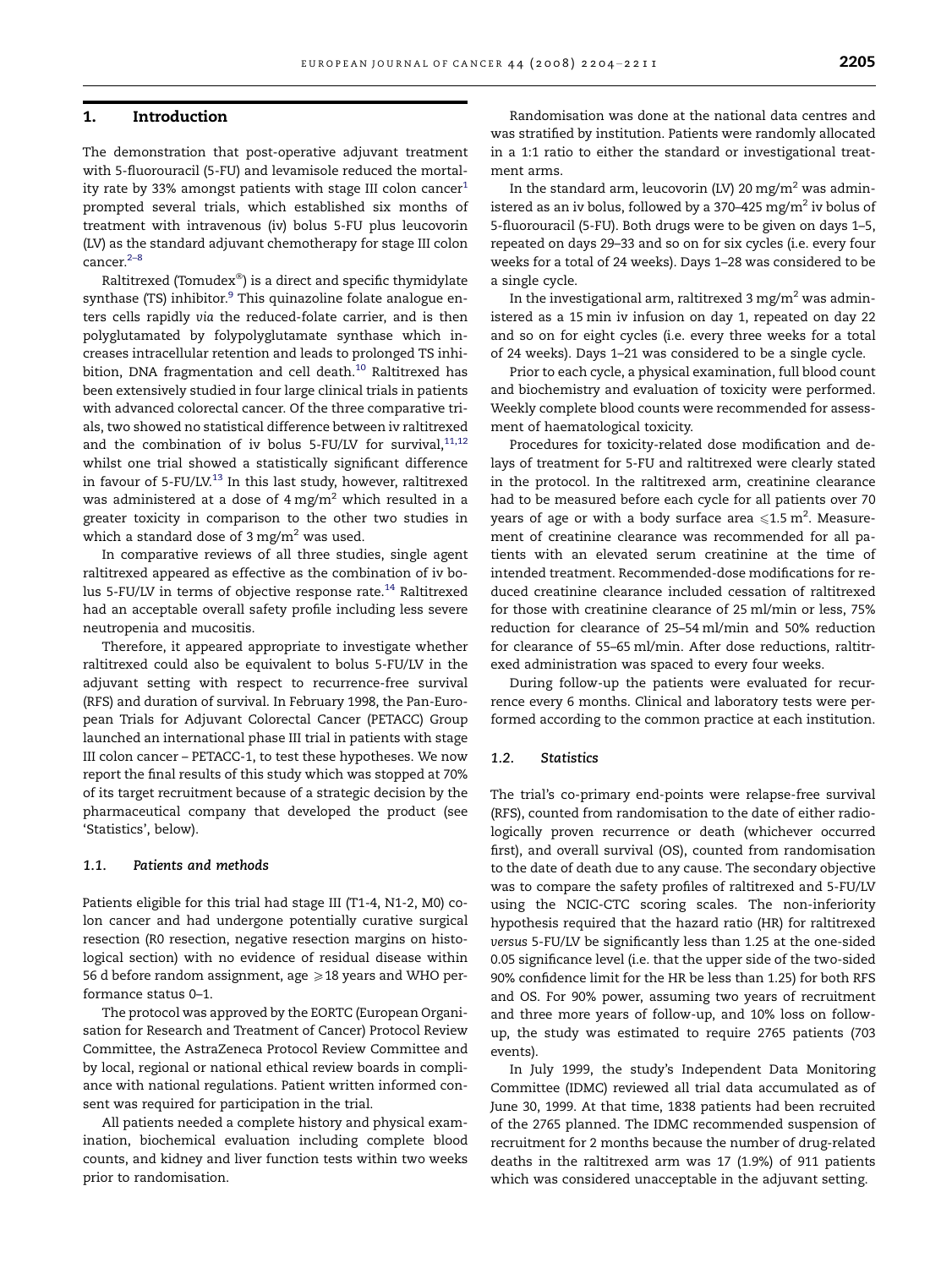Based on an unscheduled analysis of the first 647 patients that showed a greater treatment completion rate in the control arm and more withdrawals due to serious adverse events in the raltitrexed arm, the sponsor, AstraZeneca, decided to stop patient inclusion.<sup>[15](#page-7-0)</sup> The last of the study's 1921 patients was recruited on July 16, 1999.

On November 8, 1999 aiming for an average follow-up of five years, the trial's Statistical Committee set a cut-off date of July 16, 2003 for the data to be included in the final analysis. The primary analysis population was defined as patients randomised before January 16, 1999.

The intention-to-treat (ITT) population included all patients treated according to the regimen to which they were randomised. The per protocol (PP) population included all patients who were eligible (i.e. did not have major deviation from the study selection criteria) had been randomised before January 16, 1999 and had received at least one dose of study drug. These patients had sufficient time to complete the 24 week regimens before trial closure. The PP population was used for the main efficacy analyses of RFS and OS. All patients who received at least one dose of assigned chemotherapy were considered evaluable for safety of the treatment (safety population). OS and RFS rates were estimated by Kaplan–Meier method and the HR and associated 2-sided 90% confidence intervals were estimated by unstratified Cox model, $16,17$  that matches the 1-sided 0.05 significance level.  $\chi^2$ -Tests were used to compare proportions.

The trial is registeredwith ISRCTN, number ISRCTN2194324.

## 2. Results

A total of 1921 patients (969 and 952 in the 5-FU/LV and raltitrexed arms, respectively) were randomised prior to trial closure. Of them, 34 patients were not eligible (16 and 18, respectively); 25 patients received non-protocol treatments (11 on 5-FU/LV and 14 on raltitrexed) and treatment data were unavailable for 40 (21 on 5-FU/LV and 19 on raltitrexed). All the patients were kept in the ITT population. The PP population consisted of 993 patients: 487 in the 5-FU/LV group and 504 in the raltitrexed group (Fig. 1). The safety population consisted of 937 and 918 patients in the 5-FU/LV and raltitrexed groups, respectively. At the July 16, 2003 cut-off, the median follow-up was 49 months and 505 (26%) of the 1921 randomised patients had died (253 and 252, respectively). Demographics and disease characteristics were well-balanced across treatment groups [\(Table 1\)](#page-3-0).

Eligible patients, 937 and 918, with follow-up data who had been randomly assigned to treatment with 5-FU/LV and raltitrexed, respectively, began chemotherapy. The 5-FU/LV regimen was planned at a 5-FU dose of 370 mg/m2 (46.2% of the patients) or  $425 \text{ mg/m}^2$  (53.8% of the patients). Both the groups received a median of 6 cycles of chemotherapy. The planned number of cycles was received by 786 patients (83.9%) on the 5-FU/LV arm, and 389 patients (42.4%) on the raltitrexed arm. When the study was prematurely closed, 271 patients (28.5%) discontinued raltitrexed treatment whilst almost all the patients receiving 5-FU/LV completed the treatment, accounting for this imbalance. The median relative dose intensity of 5-FU was 97.0% (range 0.1–134%), whilst the median relative dose intensity of raltitrexed was 104% (range 9–150%) with a median dosage of raltitrexed of 3.1 mg/ $m^2$  per cycle received. Neutropenia, diarrhoea and stomatitis were the most frequent grades 3–4 adverse effects in the group treated with 5-FU/LV. Grades 3–4 neutropenia was much more common with 5-FU/LV than with raltitrexed (27.0% versus 7.9%) and was complicated by fever or infection in 4% of cases (38 patients) in the 5-FU/LV group and in 2.2% of cases (20 patients) in the raltitrexed group. The incidences of grades 3–4 diarrhoea amongst patients who received at least one cycle of the assigned regimen were 14.9% (139 patients) and 5.4% (49 patients) in the 5-FU/LV and raltitrexed groups, respectively. Stomatitis grades 3–4 was also more frequent in the 5-FU/LV group (12.4%; 116 patients) than in the



Fig. 1 – PETACC-1 consolidated standards of reporting trials diagram.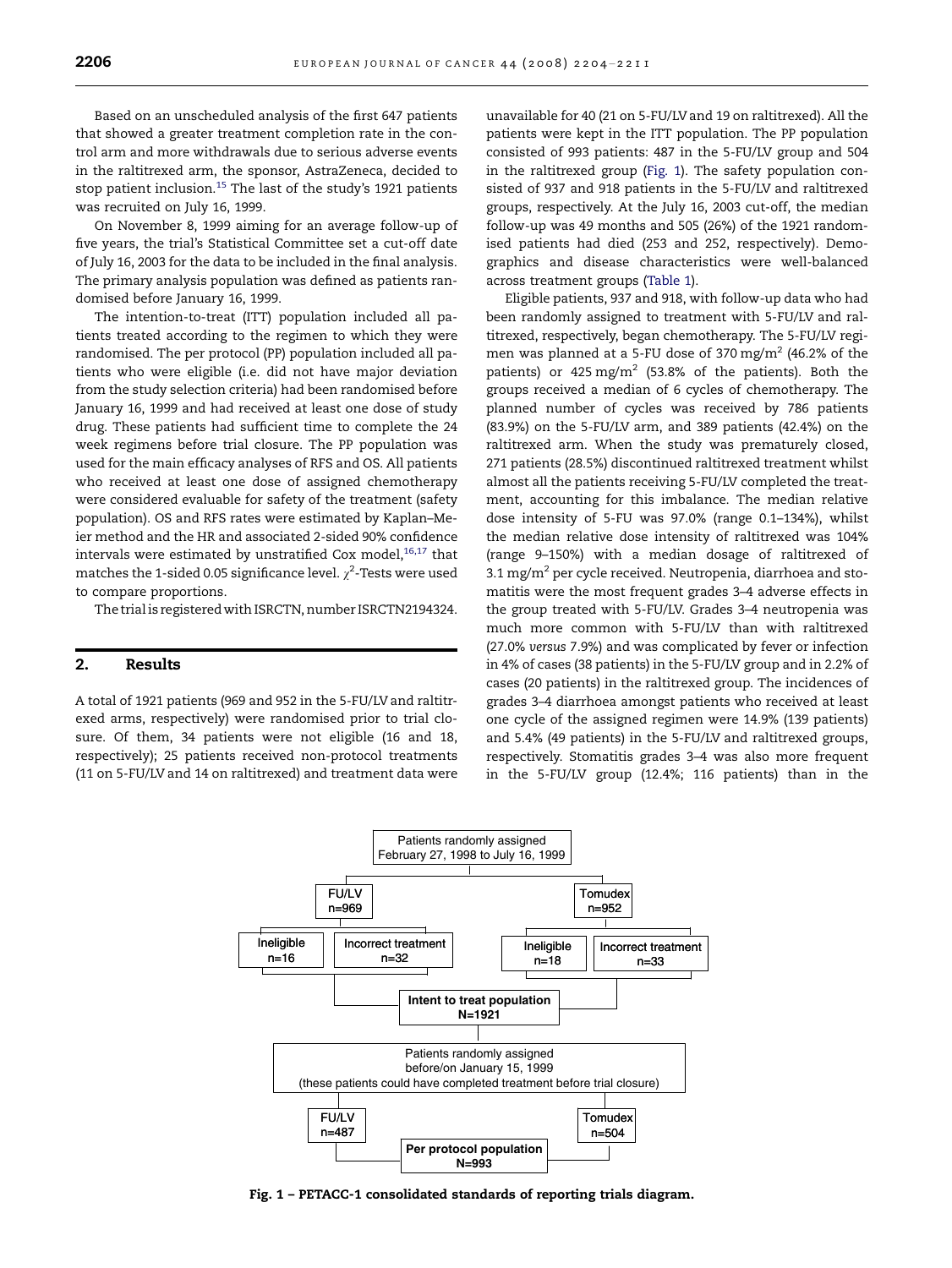<span id="page-3-0"></span>

| Table 1 - Baseline characteristic                                                                                                  |                                                                      |                                                                      |
|------------------------------------------------------------------------------------------------------------------------------------|----------------------------------------------------------------------|----------------------------------------------------------------------|
|                                                                                                                                    | LV-modulated<br>bolus 5-FU<br>$(N = 969) N$ (%)                      | Raltitrexed<br>$(N = 952) N$ (%)                                     |
| Sex<br>Female<br>Male                                                                                                              | 460 (47.5)<br>509 (52.5)                                             | 434 (46.5)<br>518 (54.4)                                             |
| Race<br>Caucasian<br>Other<br>Unknown                                                                                              | 933 (96.3)<br>30(3.1)<br>6(0.6)                                      | 924 (97.1)<br>26(2.9)<br>2(0.2)                                      |
| Age (years)<br>Median<br>100% Range<br>Interquartile range<br>Mean (SD)                                                            | 63.7<br>20.2–84.8<br>55.5-69.8<br>62.0 (10.74)                       | 62.6<br>19.9 - 87.5<br>54.2-69.3<br>61.2 (10.72)                     |
| Histopathology grading<br>Well differentiated<br>Moderately differentiated<br>Poorly differentiated<br>Undifferentiated<br>Unknown | 127(13.1)<br>627 (64.7)<br>166(17.1)<br>3(0.3)<br>46 (4.7)           | 126 (13.2)<br>615 (64.6)<br>152 (16.0)<br>3(0.3)<br>56 (5.9)         |
| T classification (UICC 1997)<br>$T_{1}$<br>T <sub>2</sub><br>$T_3$<br>T <sub>4</sub><br>$T_{is}$<br>Unknown                        | 14 (1.4)<br>76 (7.8)<br>741 (76.5)<br>131 (13.5)<br>1(0.1)<br>6(0.6) | 10(1.1)<br>81 (8.5)<br>723 (75.9)<br>125 (13.1)<br>(0.0)<br>13 (1.4) |
| Number of lymph nodes removed<br>Median<br>100% Range<br>Interquartile range<br>Mean (SD)                                          | 11<br>$1 - 78$<br>$7 - 16$<br>12.8 (8.79)                            | 11<br>$1 - 62$<br>$7 - 16$<br>12.4 (8.26)                            |
| N classification (UICC 1997)<br>$N_1$<br>$N_2$<br>Unknown                                                                          | 653 (67.4)<br>310 (32.0)<br>6(0.6)                                   | 645 (67.8)<br>297 (31.2)<br>10(1.1)                                  |
| M classification (UICC 1997)<br>M0<br>M1<br>Unknown<br>Missing<br>Lymphatic vessels invaded                                        | 956 (98.7)<br>1(0.1)<br>12(1.2)<br>(0.0)<br>186 (19.2)               | 928 (97.5)<br>7 (0.7)<br>16(1.7)<br>1(0.1)<br>196 (20.6)             |
| Days from randomisation to D1 of trt<br>Median<br>Range<br>$Q1 - Q3$<br>Mean (SD)                                                  | 5.0<br>$0.0 - 57.0$<br>$2.0 - 7.0$<br>5.51 (5.04)                    | 4.0<br>$1.0 - 39.0$<br>$2.0 - 7.0$<br>4.96 (4.51)                    |

raltitrexed group (0.9%; 8 patients). Alopecia occurred more frequently in the 5-FU/LV group (13.6%; 127 patients) in comparison to the raltitrexed group (4.9%; 45 patients). Grades 3–4 elevation of transaminases was less common amongst patients treated with 5-FU/LV (0.6%; 6 patients) than in those treated with raltitrexed (20.5%; 188 patients).

Serious adverse events were reported for 177 (18.3%) of 937 patients in the 5-FU/LV group and 155 (16.3%) of 918 patients in the raltitrexed group. Death related to treatment was reported for 8 (0.9%) patients in the 5-FU/LV group and 20 (2.2%) patients in the raltitrexed group. The overall 60-d mortality, however, was not significantly different between the two arms: 7 deaths on the 5-FU/LV arm and 9 on the raltitrexed arm. Thus, a substantial number of deaths on the raltitrexed arm occurred more than 60 d after drug administration. Of 20 deaths considered related to raltitrexed, 11 were associated with a major protocol deviation: not measuring creatinine clearance for dose-adjustment, when it was mandatory, or not giving the appropriate raltitrexed dose based on creatinine clearance. The majority of these toxic deaths were reported from one Cooperative Group.

In the ITT population, 253 (26.1%) patients had died in the 5-FU/LV group compared to 252 (26.5%) patients in the raltitrexed group (HR: 1.04; 90% CI 0.90–1.21), and the 5-year survival rate was 62.3% (95% CI 58.4–66.1) in the 5-FU/LV group and 61.9% (95% CI 55.4–66.1) in the raltitrexed treatment group ([Fig. 2A](#page-4-0)).

In the PP population, 146 patients (30.0%) had died in the 5- FU/LV group compared to 148 (29.4%) patients in the raltitrexed group (HR: 1.01; 90%CI 0.84–1.23), and the 5-year survival rate was 60.9% (95% CI 55.5–65.8) on 5-FU/LV and 62.6% (95% CI 57.1–67.7) on raltitrexed [\(Fig. 2B](#page-4-0)).

In the ITT population, 347 patients (35.8%) had relapsed or died in the 5-FU/LV group compared to 370 (38.9%) in the raltitrexed group (HR: 1.14; 90% CI 1.01–1.29) and the 5-year recurrence-free survival rate was 50.9% (95% CI 46.6–54.9) on 5-FU/LV and 46.7% (95% CI 42.2-51.0) on raltitrexed ([Fig. 3A](#page-5-0)).

In the PP population, 193 (39.6%) had relapsed or died in the 5-FU/LV group compared to 217 (43.1%) in the raltitrexed group (HR: 1.16; 90% CI 0.99–1.37) and the 5-year recurrencefree survival rate was 50.3% (95% CI 44.8–55.6) on 5-FU/LV and 47.8% (95% CI 42.3–53.0) on raltitrexed ([Fig. 3](#page-5-0)B).

Although not a primary end-point, disease-free survival (defined from randomisation to the date of relapse or diagnosis of second cancer or death) was assessed in ITT and PP populations. The results were essentially identical to those reported for RFS.

## 3. Discussion

The PETACC-1 study was suspended for IDMC review of safety in July 1999, and then aborted by the sponsoring pharmaceutical company based on the results of an unscheduled private analysis.[15](#page-7-0) This early closure, together with subsequent unfavourable results from a large randomised UK-based study comparing raltitrexed to 5-FU-based regimens in advanced disease<sup>[18](#page-7-0)</sup> diminished clinical interest in raltitrexed. These circumstances contributed to the complexity of analysing the PETACC-1 results.

The IDMC safety analysis was occasioned by the observed imbalance in deaths between the raltitrexed-containing treatment arm (17 deaths of 911 patients, 1.9%) and the control arm (7 of 927, 0.8%) by June 1999. Upon review, of these 17 deaths on the investigational arm, 11 were linked with serious protocol deviations where protocol-specified dose reductions had not been applied. Of note, the ratio of treatment-related deaths started to be different only after two cycles of treatment. This may have led to some delay in realising what was happening. This raises the questions of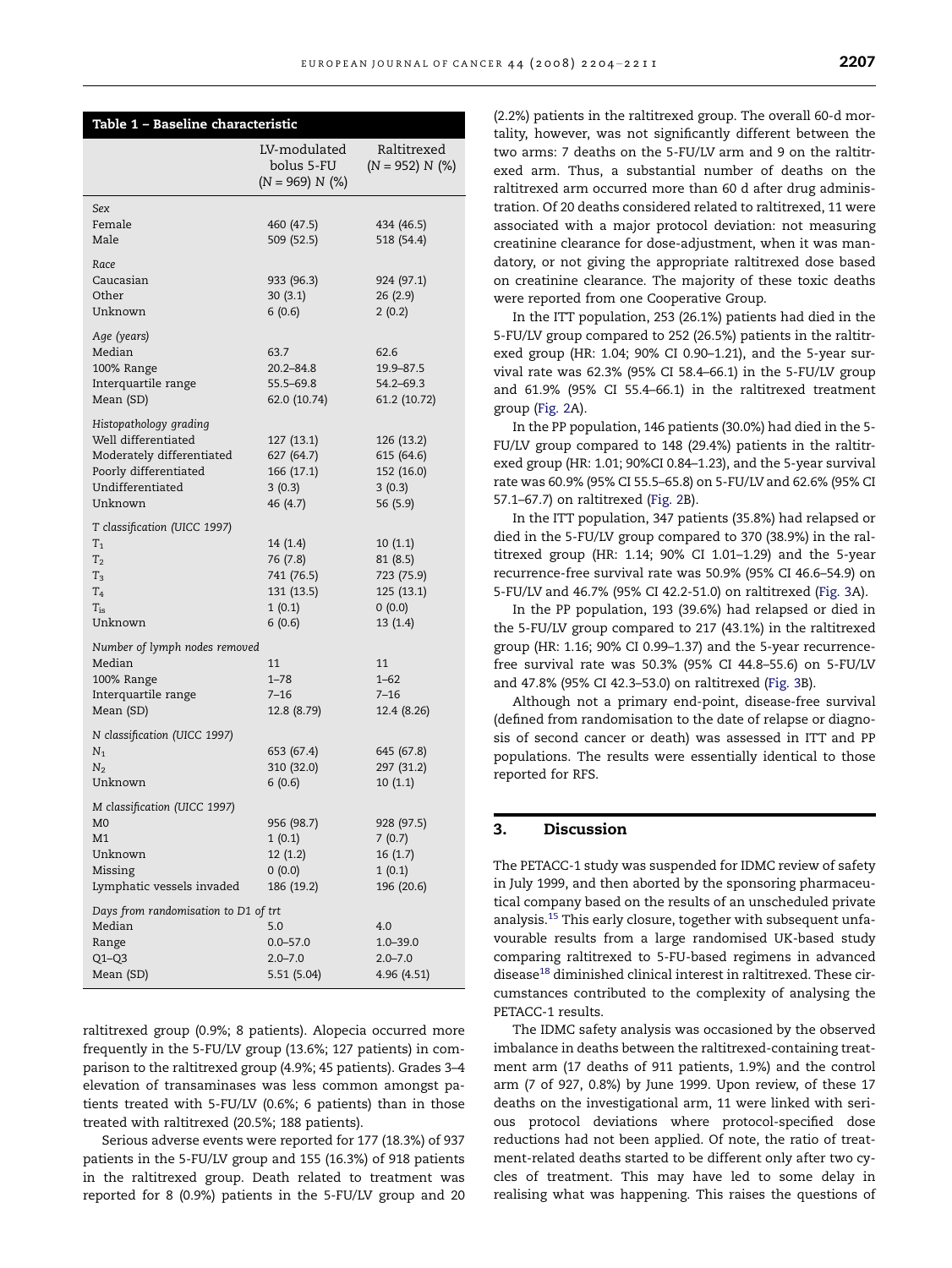<span id="page-4-0"></span>

Fig. 2 – Overall survival by treatment arm in (A) the intent-to-treat population and (B) the per protocol population. O = number of events,  $N =$  number of patients.

how often an IDMC should meet during adjuvant studies, and what difference threshold should be chosen to recommend treatment discontinuation. The experience of this trial may have had an influence on subsequent trial monitoring, for example, the recent decision to temporarily discontinue the large Roche-sponsored AVANT trial after early indications of excess of deaths on the experimental arm.

At final analysis, the greater number of treatment-related deaths in the investigational arm (20 versus 8) did not translate into a significant survival deficit for patients who received raltitrexed. Indeed, the results for overall survival are within the boundary of non-inferiority in the ITT population, as well as in the per protocol population (which excludes patients whose treatment was influenced by the trial closure).

Regarding RFS and DFS, raltitrexed was inferior to 5-FU/LV with an estimated relative increased risk of 14–16%. This is difficult to explain given that the survival was similar, and it is unlikely that patients in the two arms received different salvage therapies. One explanation could be that patients with relapse on raltitrexed did better on 5-FU/LV based treatment than patients who received already 5-FU/LV (and did not receive raltitrexed upon relapse). The same discrepancy, how-ever, was observed in a trial in advanced disease.<sup>[12](#page-7-0)</sup>

Comparison of the two ITT populations is difficult. Whilst almost all patients on 5-FU/LV arm continued treatment without interruption when the trial closed, one fourth of the patients on the investigational arm stopped treatment. Any adjuvant therapy they might have received after the trial was not recorded. Given that effective drugs such as irinotecan and oxaliplatin were not widely available at the time, it is unlikely that the survival outcome for these patients could be attributed to post-trial treatment.

Despite the higher number of treatment-related deaths on the investigational arm, the 60-d overall mortality, which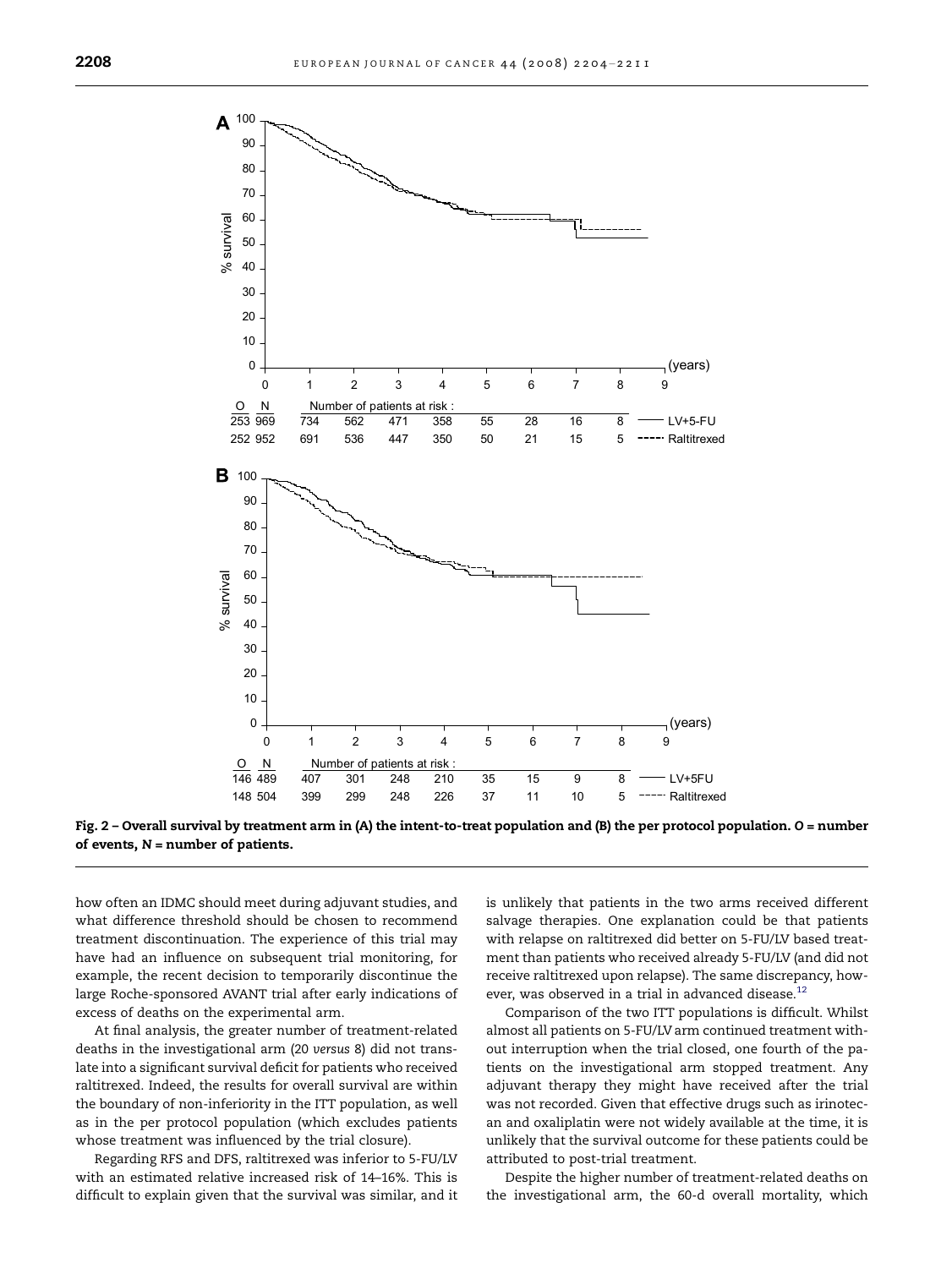<span id="page-5-0"></span>



reflects acute treatment-related morbidity, was similar. A substantial number of the deaths reported to be treatment-related in the raltitrexed arm occurred after 60 d, and can be attributed to protocol deviations in the form of failure to apply the recommended-dose modifications. In terms of organ-specific toxicities, liver toxicity was more common on the investigational arm, whilst haematological and gastrointestinal toxicities were more common in the standard arm.

In summary, this trial failed to demonstrate non-inferiority of raltitrexed in terms of RFS, although the overall survival for raltitrexed fell within the non-inferiority boundary. Interpretation of this study is limited by its early closure which took place before an IDMC had the opportunity to issue its opinion regarding safety. In light of the present findings, continuation of the trial under more stringent safety measures may have yielded more robust results and better justified the participation of the 2000 patients enroled in this trial. This experience highlights the need for a thorough assessment of decision-making and communication processes when conducting clinical trials in collaboration with the pharmaceutical companies.

## Conflict of interest statement

D. Kerr served as consultant and received research grants from AstraZeneca between 2006 and 2008. The other coauthors have no conflict of interest to declare.

### Acknowledgements

The authors thank all patients who entered the trial and the members of the Independent Data Monitoring Committee: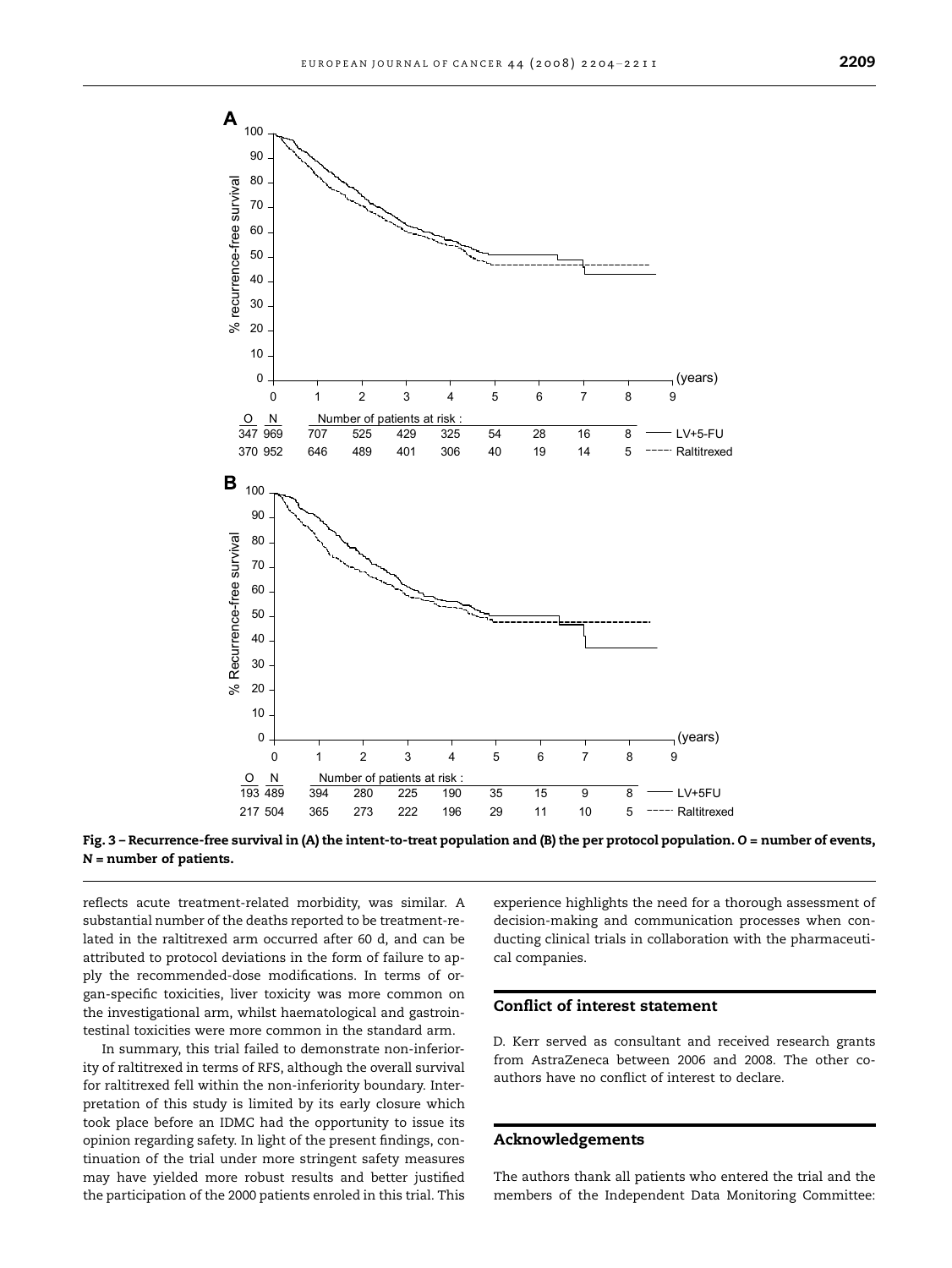<span id="page-6-0"></span>Professor Heine H. Hansen (Rhigshospitalet, Copenhagen, Denmark), Professor Robert J. Mayer (Dana-Farber Cancer Institute, Boston, Massachussets, US), Mr. Richard Stephens (Medical Research Council Clinical Trials Office, Cambridge, UK), Professor Richard Sylvester (EORTC Headquarters, Brussels, Belgium) as well as to our collaborator Karen Gedd at AstraZeneca Pharmaceuticals, to Jérome Rapion (EORTC Headquarters, Brussels, Belgium) for helping with statistical programming and to our former colleague from the PETACC Unit, Doctor Francesco Pignatti.

The following investigators and collaborative groups contributed patients to the study:

Canadian Group for Colorectal Cancer (CGCRC):

From Canada: A. Figueredo, A. Shah, A. Wong, C. Germond, D. Saltman, G. Bjarnason, H. Rayner, H. Rubin, J. Gowing, J. Maroun, J. Robert, J. Wilson, L. Zibdawi, M. Thirlwell, M. Vincent, O. Keller, P. Beauregard, P.Dube, R. Simard, R. Wierzbicki, R. Wong, S. Dent, U. Lee, Y. Rahim.

From Argentina, through CGCRC: C. Blajman, C. Delfino, E. Roca, F.S. Coppola, J. Perez, J.C. Cervellino, M. Montiel.

From Mexico, through CGCRC: D. Gallardo Rincon, G. Olivares Beltrán, J. Rubio, M.L. León.

Egyptian Cancer Society (ECS):

I. Kadry, M. El-Serafi, S. El-Haddad, S. Omar, S. Shamaa, Y. Gouda.

European Organization for Research and Treatment (EORTC) Gastro-Intestinal Tract Cancer Group:

A. Beny, A. Bols, A. Carlier, A. Figer, A. Lantto, A. Maiche, A. Sanz Rubiales, A. Schoenenberger, A. Shani, A. Smals, B. Gustavsson, B. Honhon, B. Paillot, B. Rapoport, B. Thürlimann, B. Warren, C. Garcia Giron, C. Geddes, D. Hacking, D. Hacking, D. Vorobiof, E. Goker, E. Ludwig, E. Van Cutsem, F. Arranz, F. Aykan, G. Delmore, G. Demir, G. Richardson, G. Van Ginderachter, G. Vreugdenhil, H. Bleiberg, H. Goey, I. Lang, I. Popov, J. Coenen, J. Douma, J. Janssens, J. Jassem, J. Mejer, J. Nortier, J. Szanto, J. Wals, J. Wils, J. Zaluski, J.Koralewski, J.L. Breau, J.L. Van Laethem, J.L. Wendling, J.M. Limacher, J.M. Vieitez, J.P. Arnaud, J.P. Jordaan, L. Goedhals, L. Lepoutre, L.M. Gonzalez De Sande, M. Borner, M. Buset, M. Dank, M. Heikkinen, M. Lichinitzer, M. Nowacki, M. Pannebakker, M. Steiner, M. Viren, O. Rixe, P. den Haan, P. Forrer, P. Johnston, P. Larsson, P. Pouderoux, P. Rougier, P. Ruff, P. Vergauwe, R. Bell, R. Brys, R. Morant, R. Rietbroek, S. Block, S. Clarke, S. Odintsov, S. Van Belle, S. Yalcin, P.H.T. Slee, T. Ala Luhtala, T. Peretz, T. Pinter, V. Bassot, V. Derleyn, V. Nikkanen, V. Verschaeve.

Fédération Francophone de Cancérologie Digestive (FFCD):

E. Baldini, M. Howaizi, F. Lazorthes, N. Al-Aukla, C. Paoletti, M. Schmitz, J. Butel, M. Segrestin, J. Cuilleret, R. Mackiewicz, J.M. Fabre, D. Mayeur, B. Dumeril, P. Castera, H. Perrier.

Grupo Cooperativo do Cancro Digestivo da Associaçao Portuguesa de Investigação Oncologica (GCCD-APIO):

C.M. Gonzalvez Dias, E. Sanches, M. Barros, O. Candeia. Grupo Interdisciplinare Valutazione Interventi di Oncologia/Gru-

po Italiano Studio Carcinomi Apparato Digestivo (GIVIO/GISCAD): A. Auzzani, A. Beni, A. Desogus, A. Martoni, A. Riccardi, A.

Rosabian, A. Scanni, B. Massidda, C. Barone, C. Epifani, D. Nitti, E. Arnoldi, E. Piazza, E. Terzoli, E. Villa, F. Gaion, F. Scanzi, G Ambrosini, G. Bernardo, G. Cetto, G. Luporini, G. Martignoni, G. Pancera, L. De Lucia, M. Duro, M. Lombardo, P. Astorre, R.

Bollina, R. Cellerino, R. Franchi, R. Labianca, S. Barni, S. Cascinu, S. Tumolo, S. Zonato, T. Battelli, V. Ferrari, V. Mascia.

Gruppo Oncologico Chirurgico Cooperativo Italiano (GOCCI): A. Carli, A. Peracchia, B. Neri, C. Cortesini, F. Medi, F. Tonel-

li, I. Spinelli, L. Pagliaro, P. Casetti, R. Sassi, V. Tortoli.

Intergruppo Centro-Meridionale Tumori Colon-retto (ICMTC):

C. Carlomagno, F. Crovella, G. Colucci, S. De Placido, G. Gasparini, G. Ianniello, G. Tonini, L. Manzione, M. Lopez, N. Gebbia, S. Iacobelli, S. Palazzo.

Intergruppo Nazionale Terapia Adjuvante Carcinoma Colon (INTACC):

A. Comandone, A. Contu, A. Falcone, A. Gambi, A. Ravaioli, A. Sobrero, A.P.Rossi, C. Boni, D. Amadori, E. Campora, E. Paganini, F. Artioli, F. Battaglini, F. Cognetti, F. Di Costanzo, F. Testore, G. Cocconi, G. Cruciani, G. Fornari, G. Mustacchi, G. Porcile, L. Bonaglia, L. Dogliotti, L. Gallo, M. Aglietta, M. Bertuccelli, M. Marangolo, M. Merlano, M. Tonato, O. Bertetto, P. Ghezzi, P. Malacarne, R. Canaletti, R. Mattioli, R. Rosso, V. Fosser, V. Silingardi, V. Zampaglione.

United Kingdom clinical trials network (QUASAR):

A. Bulman, A. Gershuny, A. Makris, A. O'Callaghan, A. Robinson, A.D. Chetiyawardana, A.E. Brewster, C. Blessing, C. Irwin, C. Wilson, D. Kerr, D. Radstone, D. Rea, E. Gilby, E. Sugden, E.M. Bessell, F. Adab, F. Daniel, F. Keane, G Thomas, H. Close, H. Yosef, J. Glaholm, J. Graham, J.A. Stewart, J.K. Joffe, K. Benstead, K. McAdam, M. Soukop, M.C. McIllmurray, N. Davidson, N.J. Hodson, P. Harper, P. Price, R. Allerton, R.E. Hawkins, R.J. Grieve, S. Awwad, S. Susnerwala, S.J. Falk, S.M. Crawford, T.J. Mott, J.C.M. Van der Voet.

Español para el Tratamiento de Tumores Digestivos (TTD):

A. Abad Esteve, A. Anton Torres, A. Carrato, A. Centelles, A. Cervantes, A. Escudero, A. La Casta, A. Moyano, A. Velasco, B.Massuti, C. Fernández Martos, E. Adrover Cebrian, E. Aranda, E. Diaz Rubio, F. Dorta, F. Lobo Samper, F. Losa, F. Rivera, H. Cortes Funes, I.Moreno, I. Sevilla, J. Aparicio Urtasum, J. Casinello, J. Estapé, J. Florian, J.J. Bretón Garcia, J.J. Cruz Hernández, J.J. Valerdi, J.J. Valverde, J.M. Iglesias, M. Gallén, M. Llanos Muñoz, M. Navarro, M.A. Arcusa, P. Sánchez Rovira, S. Dominguez, V. Alberola.

Funding and role of the funding bodies:

This study was supported by free drugs and educational grant by AstraZeneca Pharmaceuticals. All data from this clinical trial were jointly owned by AstraZeneca Pharmaceuticals and the PETACC collaborative group. Data analysis and interpretation were performed at the EORTC Headquarters (Brussels, Belgium) in accordance with the Novermber 8, 1999 revision of the statistical analysis plan as proposed by the trial's Statistical Committee and approved by its Steering Committee. The EORTC statistician (LC), the PETACC unit coordinator (MP) and AstraZeneca had access to all trial data. The corresponding author (IP) and the principal study coordinator (JW) shared final responsibility for the decision to submit for publication.

REFERENCES

<sup>1.</sup> Moertel CG, Fleming TR, Macdonald JS, et al. Levamisole and fluorouracil as adjuvant therapy of resected colon carcinoma. New Engl J Med 1990;322:352–8.